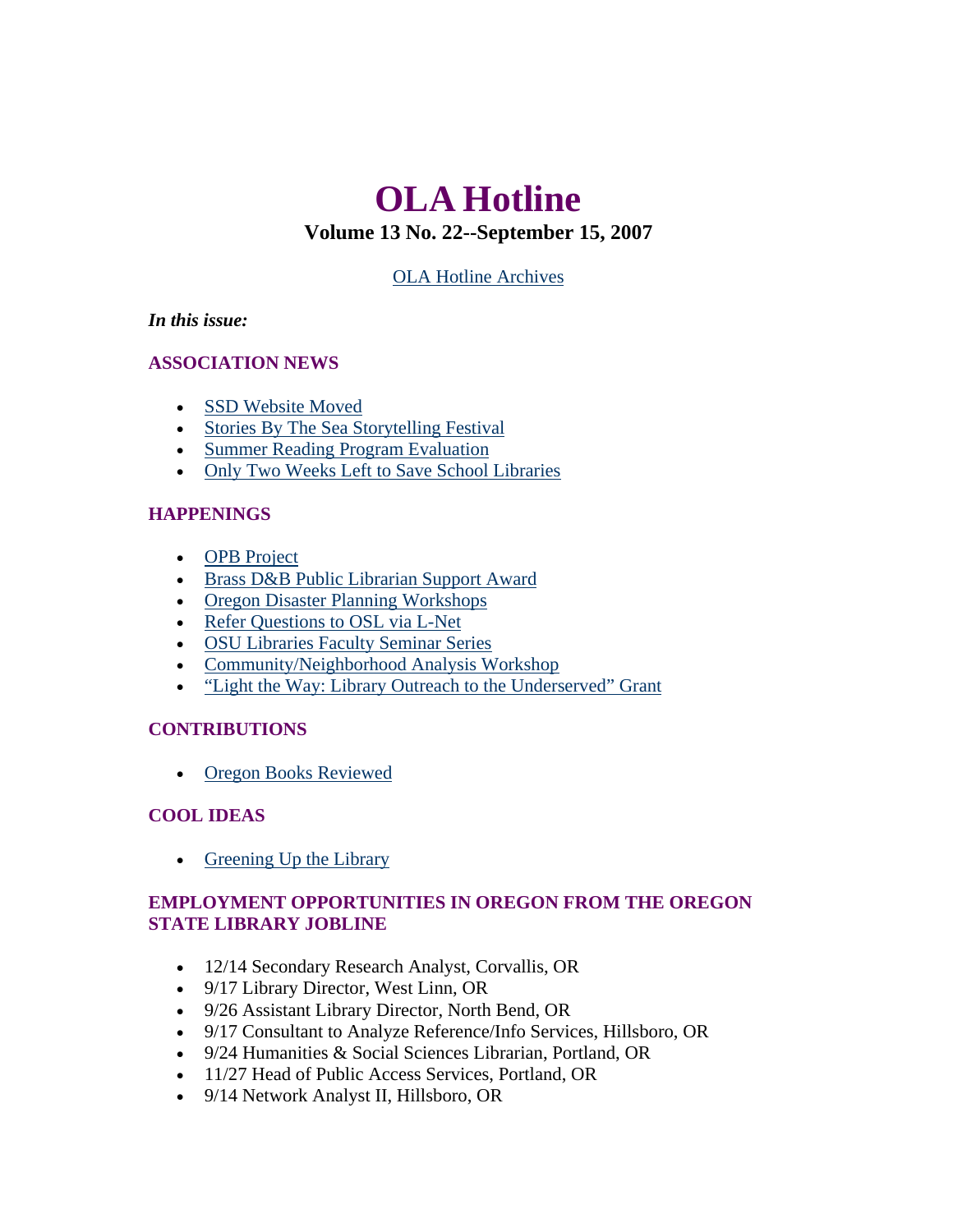- <span id="page-1-0"></span>• 11/27 Customer Services Manager, Portland, OR
- 11/10 Librarian, Portland, OR
- 9/29 Assistant Library Director, Keizer, OR
- 10/20 On-call Substitute Librarian, Monmouth, OR
- 9/22 Dean of Library and Media Services, Monmouth, OR
- 12/31 Library Director, Veneta, OR

### **[CALENDAR](http://web.memberclicks.com/mc/community/vieweventcalendar.do?orgId=ola)**

# **Association News**

### **SSD Website Moved**

The website for the Oregon Library Association Support Staff Division has moved! The new address is [http://www.olaweb.org/ssd/.](http://www.olaweb.org/ssd/) The good news is that even if you use the old address for the time being, you will be redirected to the new address.

Also, next year's Support Staff Division conference will be held on July 18 at the Best Western Agate Beach Inn in Newport so mark your calendars.

*Suzanne L. Sager, past SSD chair, [sagers@pdx.edu](mailto:sagers@pdx.edu)*

[back to top](#page-0-0)

### **Stories by the Sea Storytelling Festival**

The annual Stories by the Sea Storytelling Festival will be held at the Performing Arts Center in beautiful Newport September 21, 22, and 23. This year's featured storytellers are Elizabeth Ellis, Elaine Grinnell, and Debra Harris-Branham.

Elizabeth Ellis is a riveting storyteller who specializes in Appalachian tales, Texas tales, and stories of heroic American women. She has been a storyteller-in-residence at the International Storytelling Center and is a recipient of the Circle of Excellence Award from the National Storytelling Association.

Elaine Grinnell is an elder of the K'lallam tribe who lives on the land of her ancestors in Sequim, WA. She teaches classes in Native American basketry, cooking and drum making. Her storytelling includes legends, creation stories, and fish stories.

Debra Harris-Branham is a school librarian in Renton, WA, who also teaches storytelling at the University of Washington. She tells African-American folk tales and folk tales from around the world

Stories by the Sea will begin on Friday evening with a ghost story swap. Saturday's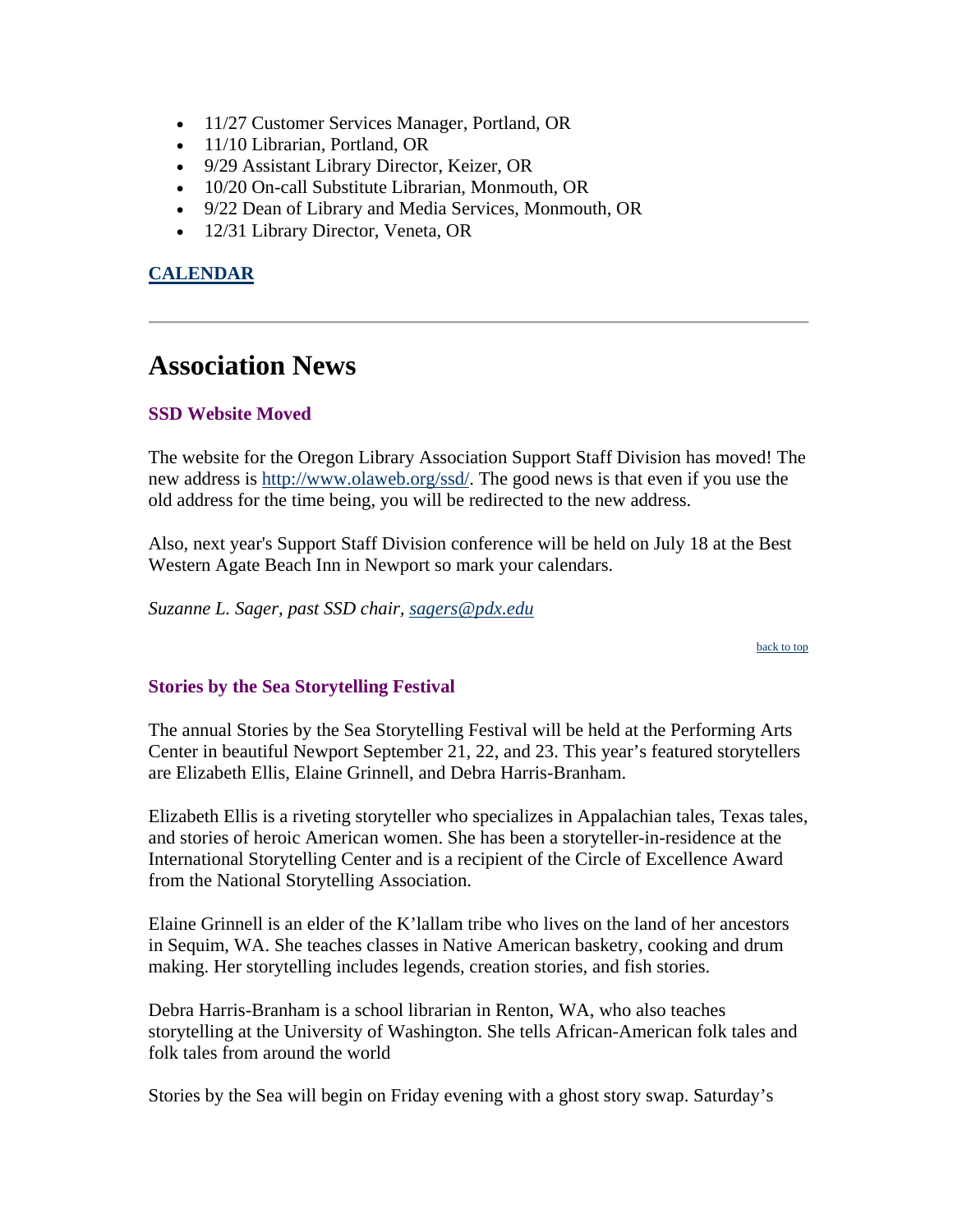<span id="page-2-0"></span>events include storytelling workshops by the featured storytellers, an afternoon storytelling matinee for children and an evening storytelling concert for adults. The festival concludes Sunday with an inspirational story swap and a picnic lunch with Northwest storytellers.

For more information, check the festival Web site, [www.olaweb.org/csd/stories.html](http://www.olaweb.org/csd/stories.html), or call Rebecca Cohen at (541) 265-3109. Stories by the Sea is sponsored by the Oregon Library Association, the Oregon Coast Council for the Arts, the Newport Public Library, the Whaler Motel, and the Jeannette Hofer Literacy Fund.

[back to top](#page-0-0)

#### **Summer Reading Program Evaluation**

Hello Youth Services folks!

The 2007 Summer Reading Evaluation is now available online at [https://web.memberclicks.com/mc/quickForm/viewForm.do?orgId=ola&formId=31765.](https://web.memberclicks.com/mc/quickForm/viewForm.do?orgId=ola&formId=31765) You can click either link or copy and paste the address to get to it, and you may want to first print the page out, gather the information requested and then return to the form to complete it. You'll get an e-mail confirmation with all the info entered that you can print or save for your files. If you have anything you want to share that won't fit in the form (photos, flyers, etc.), please send directly to me at molly at tigard-or.gov.

Since I'm sending this out so late (on my last official day as Summer Reading Chair, as a matter of fact), the deadline will be Wednesday, October 17. If you have any questions or problems with the form, please drop me a line!

*Molly L. Carlisle, OLA Children's Services Division Summer Reading Chair / Chair-Elect, molly at tigard-or.gov*

[back to top](#page-0-0)

#### **Only Two Weeks Left to Save School Libraries**

You still have time to contact Congress about the SKILLS Act. For more information, go to [http://www.capwiz.com/ala/home/.](http://www.capwiz.com/ala/home/) Remember, OLA has endorsed the ALA Resolution in support of this act. Contact information can be found at [http://olanetwork.wikispaces.com/ALA+Issues](http://olanetwork.wikispaces.com/ALA+Issues%C2%A0).

*Diedre Conkling, OLA Legislative Network*

[back to top](#page-0-0)

# **Happenings**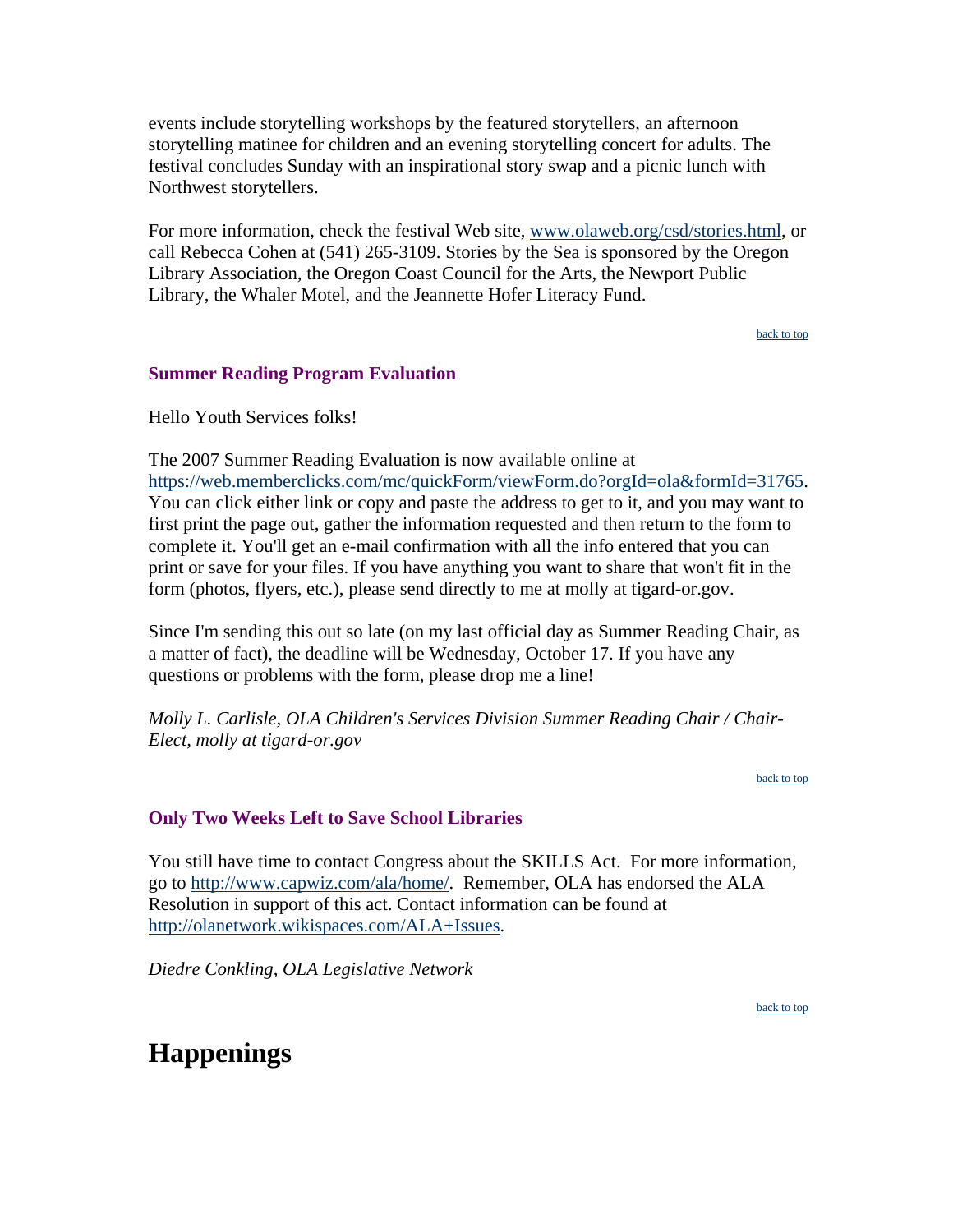### <span id="page-3-0"></span>**OPB Project**

OPB is working on a new project called the *Public Insight Network*. We're inviting people around the state to become 'public sources' for OPB. People in the Public Insight Network tell us about areas in which they have experience or expertise. Then, when we are working on a story related to their experiences, we ask them what they know about the topic, which angles haven't been covered previously and who else we should talk to.

I believe that OPB would benefit greatly from being able to ask questions of library professionals, and I wanted to invite the recipients of the Oregon Library Association listserv to join the network. Anyone interested can sign up for the network or find more information at [krause@plsinfo.org](http://www.opb.org/publicinsight%3Ewww.opb.org/publicinsight.%3C/a%3E%3C/p%3E%3Cp%20align=)

[back to top](#page-0-0)

#### **Refer Questions to OSL via L-Net**

The State Library participates in L-net, the virtual reference service provided by Oregon libraries. In addition to staffing two shifts each week, OSL also serves as a referral library for questions relating to Oregon history, Oregon laws, state government issues or state and federal documents. Reference requests can be sent through the L-net email form. Use the pull-down menu to select "State Library of Oregon."

[back to top](#page-0-0)

#### **OSU Libraries Faculty Seminar Series**

The Library Faculty Association Seminar Series invites you to attend a presentation by Dr. Aaron Liston, Professor and Director of the OSU Herbarium. Dr. Aaron Liston will describe the results of a collaborative project between the OSU Herbarium and OSU Libraries to provide online access to type specimens (a pressed plant that documents the description of a new species) and the original published descriptions of these new species.

When: Friday, October 12, 10 a.m. - 11:30 a.m. (refreshments provided) Where: OSU Valley Library, Corvallis, Willamette Rooms East & West on the 3rd floor

For more information about Dr. Liston please visit his professional page: <http://www.bcc.orst.edu/bpp/faculty/liston/index.html>. For a map of the OSU campus, please visit this page: [http://oregonstate.edu/cw\\_tools/campusmap/](http://oregonstate.edu/cw_tools/campusmap/). If you have any questions, please direct them to Laurie Bridges, 2007-2008 Library Faculty Seminar Series Coordinator, at 541.737.8821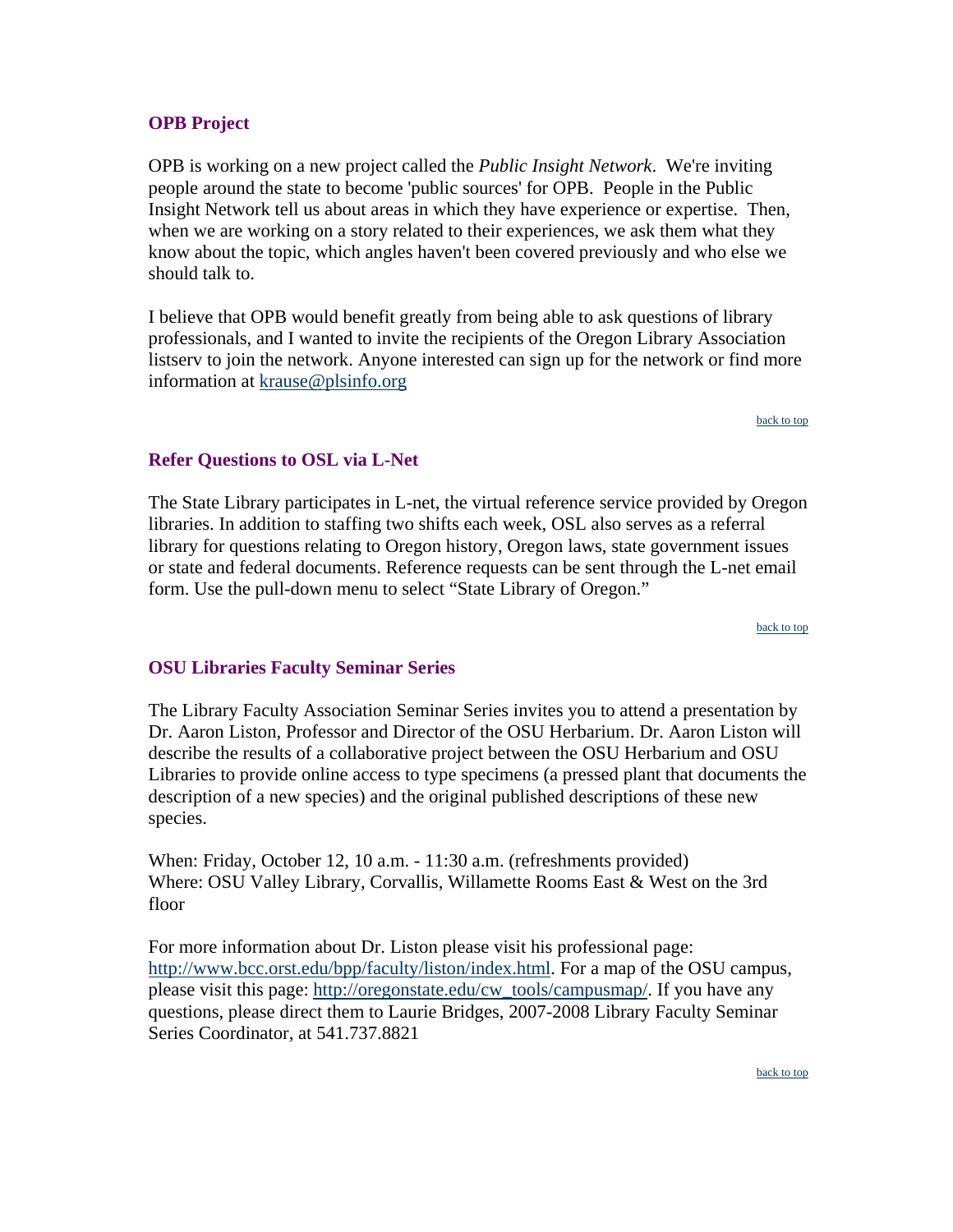### <span id="page-4-0"></span>**Community/Neighborhood Analysis Workshop**

Learn how to use the Internet to locate the census data you need - quickly and easily! The Beaverton City Library is hosting a free workshop on how to access and use census data and maps for community and neighborhood analysis.

Instructor: Cam McIntosh, Information Specialist, U.S. Census Bureau When: Tuesday, October 2, 2007, from 10:00 a.m. to 1:00 p.m. Where: Beaverton City Library Auditorium Located at: 12375 SW 5th - at Hall & 5th Intersection

- Find data for a specific community or neighborhood
- Click on a map and link to data
- Create reference maps to show boundaries and features
- Compare demographic information between communities
- Find data by race, ancestry and ethnicity
- Produce thematic maps to reveal geographic patterns in statistical data
- Use census data for community planning and grant writing
- Search by address
- Access 2006 American Community Survey data for areas with populations of 65,000 or more

For more information, alternative formats, or other questions, please contact: Jill Adams (503) 350-3613 or (503) 526-2577

[back to top](#page-0-0)

### **"Light the Way: Library Outreach to the Underserved" Grant**

The "Light the Way: Library Outreach to the Underserved" grant is sponsored by Candlewick Press in honor of author Kate DiCamillo and the themes represented in her books. A \$5000 grant will be awarded to a library with exceptional outreach to underserved populations. Up to three Honorable Mentions may also be named. The grant proposal must be received by: December 3, 2007.

The grant is administered by the Library Service to Special Population Children and Their Caregivers Committee (LSSPCC) of the Association for Library Service to Children, a division of the American Library Association.

For more information contact Martha Simpson, Chair of the LSSPCC Committee, at [martha@stratfordlibrary.org](mailto:martha@stratfordlibrary.org)

[back to top](#page-0-0)

# **Contributions**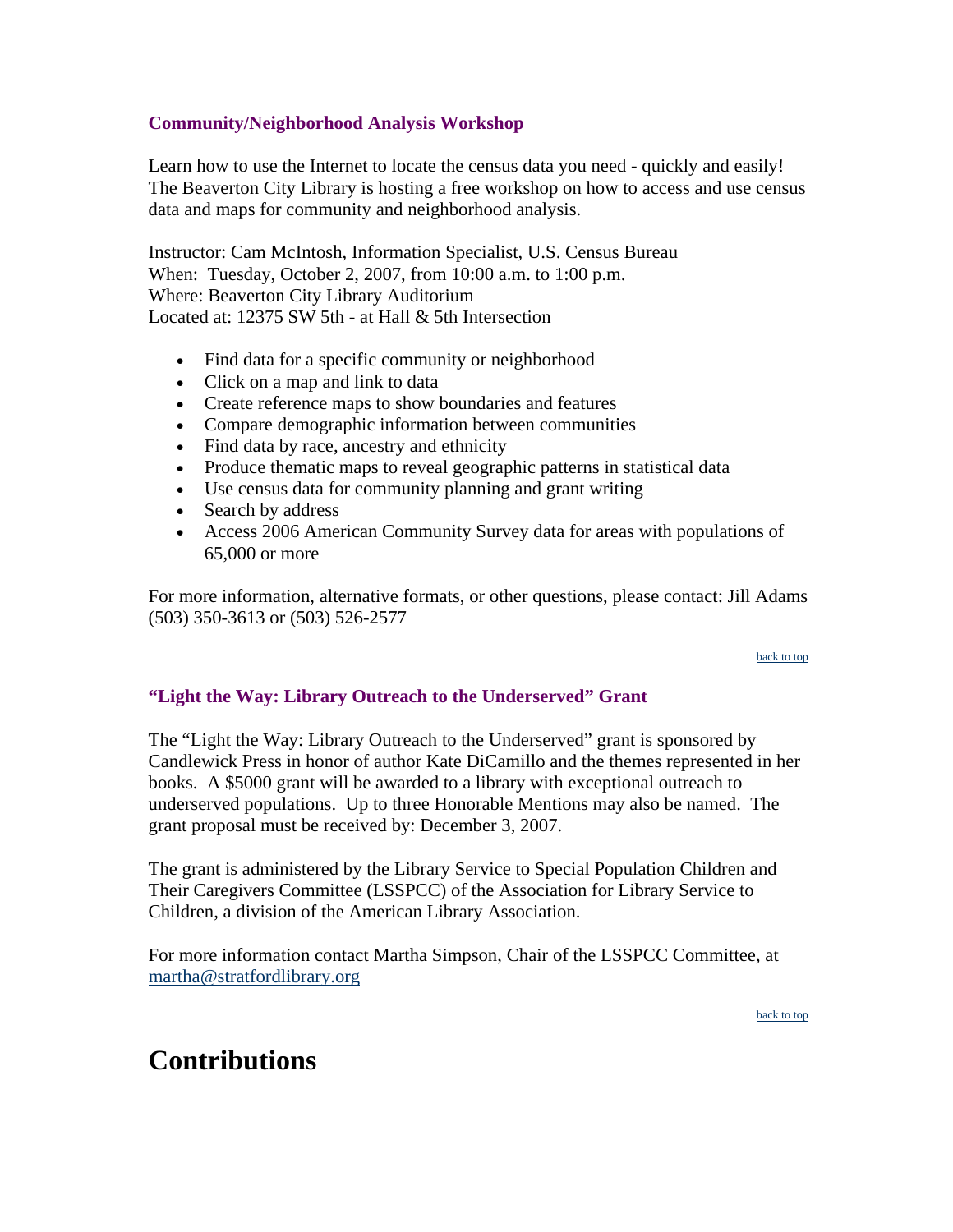#### <span id="page-5-0"></span>**Oregon Books Reviewed**

Neil, Robert Dean. *Clarence Darrow's Unlikely Friend: Clarence True Wilson: Debaters but Always Friends*. Portland, OR: Spirit Press, 2007. ISBN 1893075338 The slightly confusing title refers to an Oregonian, Clarence True Wilson, who lived for awhile in Oregon, was a prohibitionist, and opposed lawyer and "wet" advocate Clarence Darrow in a series of debates on the topic across the country. History is a funny thing: If prohibition had worked, Wilson would perhaps be regarded as a major reformer in our history. Now Wilson is forgotten, and Darrow is remembered mostly in a fictionalized version in the play and movie, "Inherit the Wind." But for us, the point is that Wilson was a prominent Methodist who lived in Portland during the prohibition years and this account (really a biography of Wilson) covers those years and all of Wilson's life. The author, another Methodist preacher, lives in Oregon, and has spent a good part of his career in counseling alcoholics. However, the book has problems. Among these are the lack of an index, or a bibliography, and endnotes that are vague enough to cite things such as "Wilson Papers" without giving a box number or even a location of those papers. (How I wish there was more detail in the citation "Report of the Flying Squadron.") But, this book is as good as we are likely to get until someone writes a PhD dissertation. For our largest libraries. Paperback, 220 pages, endnotes but no index. Some photos.

### Kohl, David Grant. *A Curious and Peculiar People: A History of the Metropolitan Community Church in Portland and the Sexual Minority Communities of Northwest Oregon*. Portland, OR: Spirit Press, 2006. ISBN 1893075540

This book, also from Spirit Press, has won the Silver Medal from the Independent Publisher's Association. I reviewed it last year, but a reminder: This is much more than a church history, as it is also a history of homosexuals (mostly male) in Portland im the last century. Valuable for almost all of our colleges.

Wuerthner, George. Wildfire: A Century of Failed Forest Policy. Sausalito, CA: Foundation for Deep Ecology by arrangement with Island Press, 2006. ISBN 159726069X

The title tells you about the book. It is a large and heavy illustrated coffee-table type book, interspersed with essays from various people (including former Oregon Congressman Les AuCoin) about how the fire-suppression policies of the last 100 years have been bad news ecologically and economically. Specific essays include one on the Klamath-Siskiyou region and salvage logging. The huge size (14 by 14, over 300 pages), and weight (more than 5 pounds) is unfortunate, as it makes it unlikely to be picked up (much less read) by anyone interested in the topic. Fortunately, "selected essays" from the book were printed in a more readable format, under the name Wildfire Reader. If you want some material on this topic, buy the reader. The picture book I saw is only for true believers who want to display their ideology. I didn't see the Reader, but Wildfire has an index and bibliography.

*Tony Greiner, [tony\\_greiner@hotmail.com](mailto:tony_greiner@hotmail.com)*